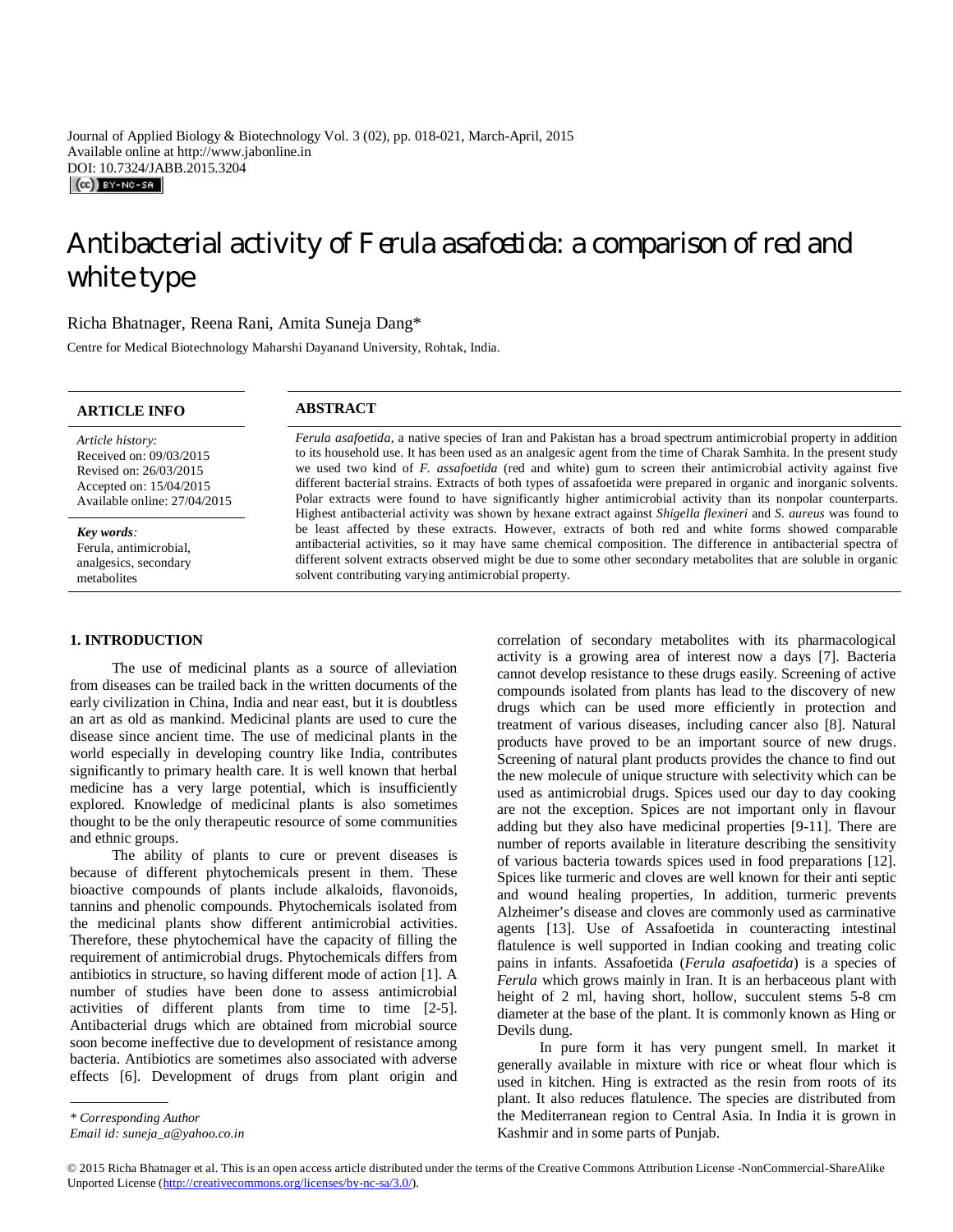It is a native of Afghanistan and Iran. Its taste is bitter and has a strong pungent smell. Asafoetida contains about resin (40-64%), endogenous gum (25%) , volatile oil (10-17%) , and ash (1.5-10%). There are two main varieties of assafoetida are based on colour i.e. Hinge Kabuli Sufaid (Milky white assafoetida) is water soluble and Hinge Lal (Red assafoetida) which is oil soluble. In the present study we checked and compared both the varieties of hinge for their antibacterial activity. The antibacterial activity of *F. assafoetida* extracts were evaluated against five different bacterial strains (Table-1). All the bacterial strains studied were aerobic except one i.e. *Enterococcus faecalis* which exhibit facultative anaerobic respiration. Among the bacteria studied *E. coli* and *K. pneumonia*, *Sh. flexneri* are Gram negative whereas *S. aureus* and *Enterococcus faecalis* are Gram positive.

**Table 1:** Represent the diameter of zone of inhibition of different extracts against the tested bacterial strains.

|                 | Zone of inhibition in centimeter |        |                 |      |      |           |
|-----------------|----------------------------------|--------|-----------------|------|------|-----------|
| Name of extract |                                  | E.coli | <i>S.aureus</i> | K.   | S.   | E.        |
|                 |                                  |        |                 | pneu | flex | faecaelis |
| Petroleum       | Red                              | 1.0    | 0.9             | 1.0  | 1.3  | 0.8       |
| ether           | White                            | 0.8    | 0.7             | 0.7  | 1.3  | 0.8       |
| Hexane          | R                                | 0.9    | 0.8             | 1.2  | 1.7  | 0.7       |
|                 | W                                | 0.8    | 1.1             | 0.9  | 1.5  | 0.7       |
| Hot water       | R                                | 1.1    |                 | 0.8  | 0.7  | 0.7       |
|                 | W                                | 1.2    |                 | 0.8  | 0.7  | 0.9       |
| Cold water      | R                                | 0.9    | 0.7             | 0.8  | 0.8  | 1.2       |
|                 | W                                | 1.0    |                 | 0.9  | 0.8  | 0.9       |
| Ethanol         | R                                | 1.2    | 0.8             | 0.9  | 1.2  | 0.9       |
|                 | W                                | 0.7    | 0.7             | 0.8  | 1.1  | 0.7       |
| <b>DMSO</b>     | R                                |        |                 |      |      |           |
|                 | W                                |        |                 |      |      |           |
| Amoxicillin     | R                                | 2.9    | 2.9             | 13   | 2.7  | 17        |

# **2. MATERIALS AND METHODS**

# **2.1 Collection of plant material and Extract preparation**

Red and white forms of *F. assafoetida* were purchased from the local market. Both the types were firstly dried and then grinded to powder. 10g of both powdered forms was suspended in 100ml autoclaved distilled water. Flasks were kept on shaker for 48h. Solution was filtered and filtrate was dissolved in DMSO. Similarly the extracts in hot water, hexane, ethanol and petroleum ether were prepared

#### **2.2 Revival of strains**

Strains were purchased from IMTECH, Chandigarh. Lyophilised form of strains were added in to the small amount of LB broth. Broth was then incubated at  $37^{\circ}$ C for 48 h. Streaking was done on slant by taking a loop full of bacterial culture and allowed to incubate at  $37^{\circ}$ C for 48h, and then slants were stored at -4°C for future use.

### **2.3 Determination of antibacterial activity**

Antibacterial activitiy of the different extracts of *F. assafoetida* was determined by disc diffusion method [14]. Nutrient agar was used as antibacterial susceptibility test medium. Filter paper discs of 6mm size were soaked in different extracts and allowed to dry. Bacterial strain was subjected overnight incubation in peptone water for inoculum preparation. The turbidity was adjusted equivalent to 0.5 McFarland units (approximately  $10^8$  CFU/ml for bacteria).

Then bacterial suspension was spread on the entire surface of agar plate and dried discs were placed on it. Disc of DMSO was used as the negative control and disc of antibiotic Amoxicillin was used as positive control. Plates were placed for 1- 2 h at  $4^{\circ}$ C for diffusion of extracts properly to form a concentration gradient of extract uniformly around the disc on agar plates before the growth of bacteria and then the plates were incubated at  $37 \text{ °C}$  for 24h. Zone of inhibition was measured with help of transparent scale.

# **3. RESULTS AND DISCUSSION**

Microbes are the main agent causing human health problems. Chemical based antimicrobial therapy definitely kills the microbes but also affects the host health. Medicinal plants are the valuable commodity of commerce and herbal medicines, gaining momentum for a wide variety of human ailments due to the high cost of treatments by allopathic drugs, their side effects and the development of resistance against antibiotics. People who were away from the conventional systems of medicine are alluring towards green pharmaceuticals as the period of synthetic drugs has almost dwindled, and drugs derived from plants have integrated in formal health care systems.

The plant, *F. assafoetida* is well known for its use in not only ayurvedic & traditional system of medicine but also as a day to day used household spice that is known for its digestive properties.

Various extracts of this plant were prepared and screened for their antimicrobial activity. Five different bacterial strains were selected for the study comprising both Gram positive as well as Gram Negative bacteria (*Escherichia coli, Staphylococcus aureus, Enterococcus faecalis, Shigella flexneri, and Klebsiella pneumonia)*. Except *Staphylococcus aureus,* all other bacteria are related with gastrointestinal infections. Amoxicillin, which was used as positive control showed considerable activity against all bacteria. DMSO was used as negative control. All the extract of the *F. assafoetida* (both red and white) showed strong antibacterial activity against all the bacterial strains. Antibacterial activity of the extracts was assessed by disc diffusion method.

The various extract of the medicinal plant *F. assafoetida*  showed strong antibacterial activity against the tested bacteria, their zone of inhibition is shown in Table-1. All organic extracts showed greater zone of inhibition in comparison to the aqueous extracts (fig 1). Highest zone of inhibition was observed in case of Hexane extracts. Aqueous extracts showed their maximum activity against the *E. coli* and it was found that hot water extract was more active*.* Antibacterial activity against *S. aureus* was minimum in case of all the extracts prepared and maximum against *Sh. flexneri.*  DMSO exhibited very less or no activity against bacteria.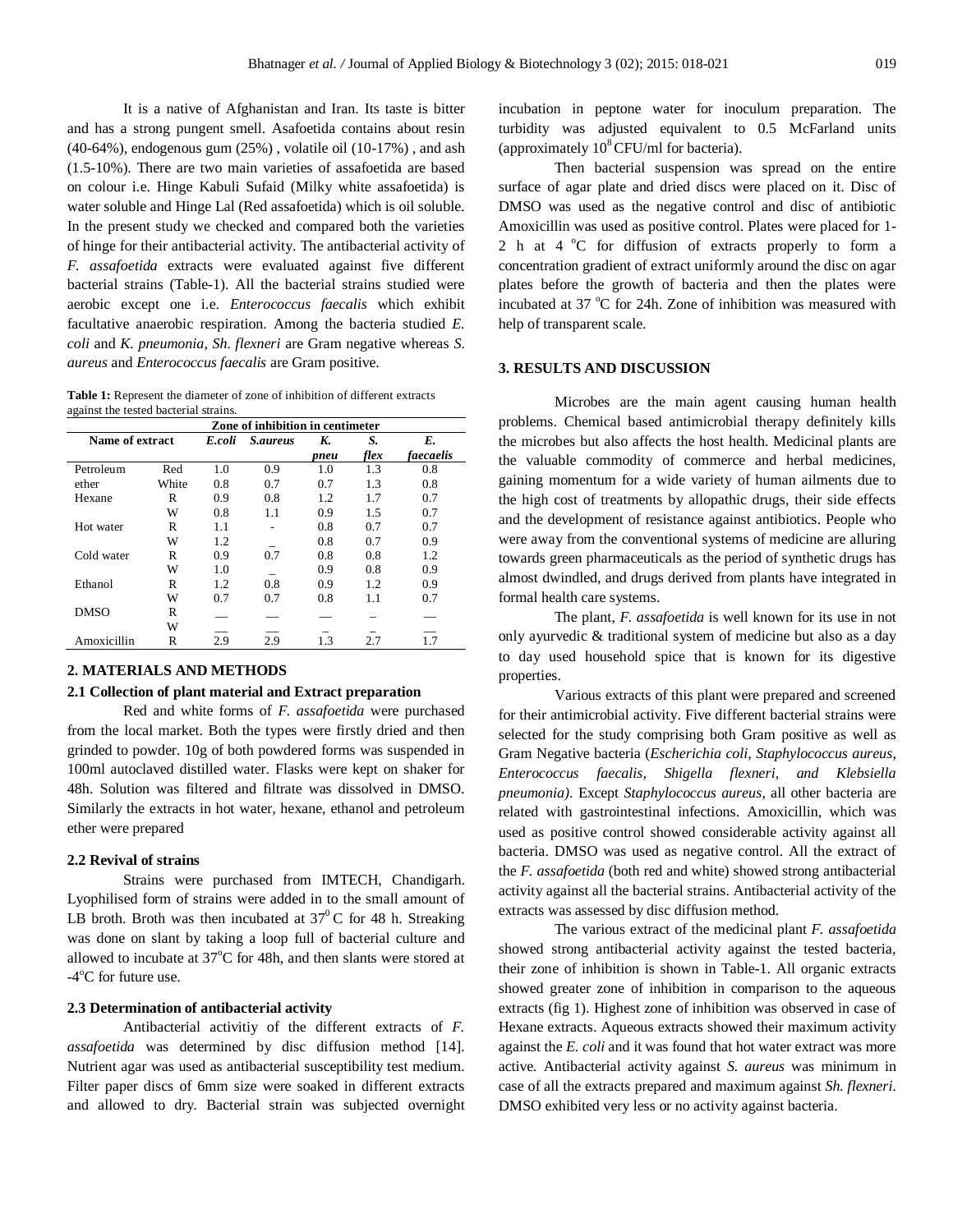

In present investigations no difference in the antibacterial activity of red and white types of assafoteida was observed however, more activity of their organic extracts gives a clear indication that further refinement may be more beneficial in organic solvents and the effects may be more pronounced against enterobacters.

# **4. CONCLUSION**

Plant extracts have great potential as antimicrobial compounds against microorganisms. Thus, they can be used in the treatment of diseases caused by microbes. From our studies, we conclude that extracts of *F. assafoetida* demonstrated activity against both gram-positive and gram-negative bacteria. However, enterobacters were found to be more susceptible. Organic extracts has shown stronger activity in comparison to aqueous extracts. *F. assafoetida* has broad-spectrum antibacterial activity because it showed the good inhibitory potential against the tested strains of bacteria. This confirms its use as a health remedy in folklore medicine. Bioactive substances from this plant can therefore be employed in the formulation of antimicrobial agents for the treatment of various bacterial infection mainly related to the

digestive system. Isolation, identification and purification of theses phyto-constituents from more pure components of *F. assafoetida* and determination of their respective antimicrobial potencies and toxicological evaluation with the view to formulating novel chemotherapeutic agents can be the future direction for investigation.

# **REFERENCES**

- 1. Fabricant DS and Fansworth NR. The value of plants used in traditional medicine for drug discovery. Environ Health Prospect 2003; 109: 69. http://dx.doi.org/10.1289/ehp.01109s169
- 2. Sumathi P and Parvathi A. Antimicrobial activity of some traditional medicinal plants. Journal of Medicinal Plants Research 2010; 4: 316.
- 3. Duraipandiyan V, Ayyanar M and Ignacimuthu S. Antimicrobial activity of some ethnomedicinal plants used by paliyar tribe from Tamil Nadu, India. BMC Complement Altern Med. 2006; 6: 35. http://dx.doi.org/10.1186/1472-6882-6-35
- 4. Chung PY, Chung LY,Ngeow YF, and Imiyabir Z. Antimicrobial activities of Malaysian plant species. Pharm Biol. 2004;42: 292. http://dx.doi.org/10.1080/13880200490511837